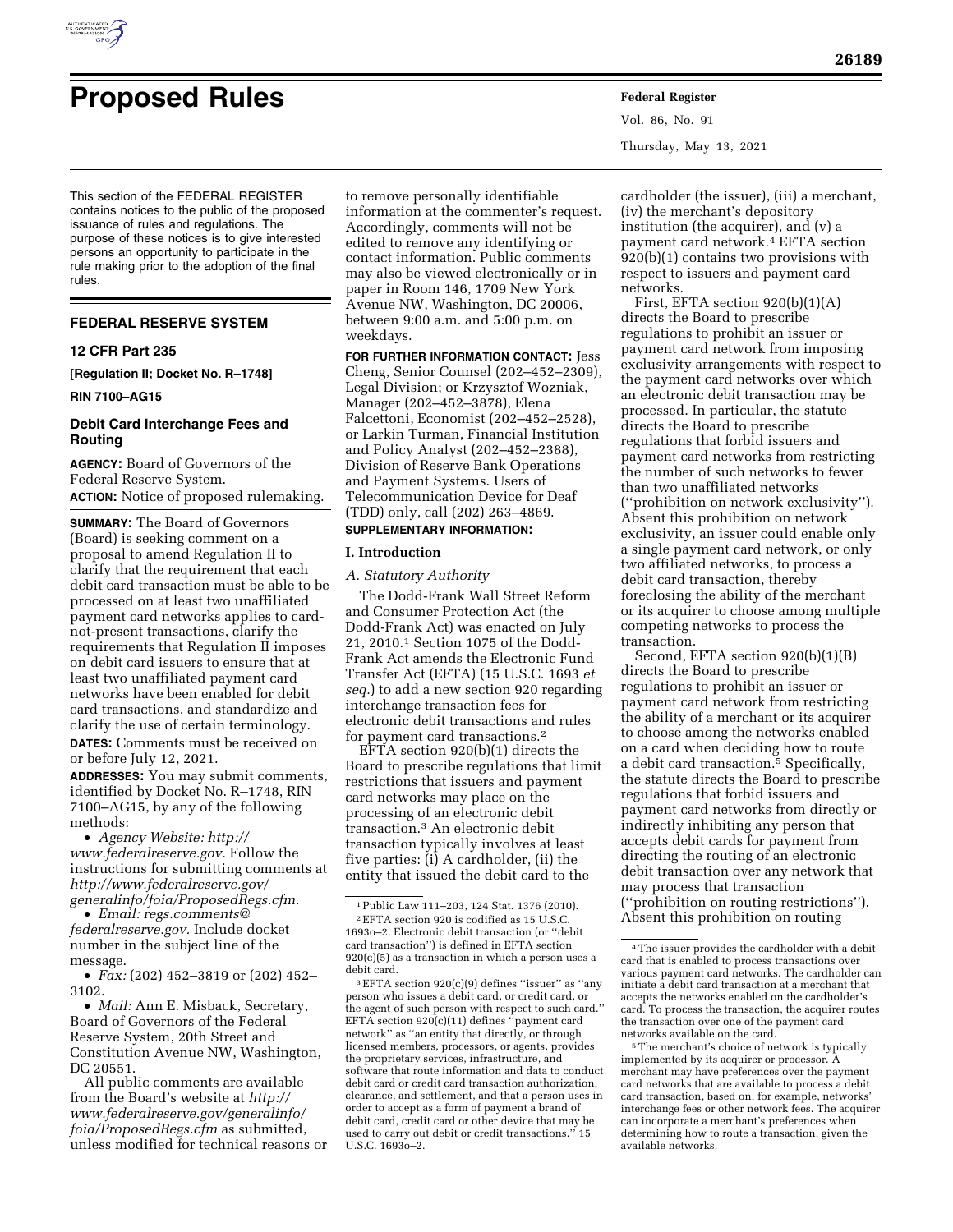restrictions, an issuer or payment card network could establish rules or other restrictions that override a merchant's routing preferences, thereby preventing the merchant or its acquirer from routing a transaction over a network with, for example, lower fees for merchants.

#### *B. Regulation II Requirements*

The Board promulgated its final rule implementing the prohibitions on network exclusivity and routing restrictions in July 2011.6 These prohibitions under Regulation II aim to ensure that merchants or their acquirers can choose from at least two unaffiliated networks when routing debit card transactions.

Section 235.7(a) implements the prohibition on network exclusivity set out in EFTA section 920(b)(1)(A). Specifically, the provision prohibits an issuer or payment card network from directly or indirectly restricting the number of payment card networks on which an electronic debit transaction may be processed to fewer than two unaffiliated networks. To comply with the network exclusivity provisions, among other things, an issuer must allow an electronic debit transaction to be processed on at least two unaffiliated payment card networks, each of which (i) must not, by rule or policy, restrict the network's operation to a limited geographic area, specific merchant, or particular type of merchant or transaction and (ii) must have taken steps reasonably designed to enable the network to process the electronic debit transactions that the network would reasonably expect will be routed to it.

Section 235.7(b) implements the prohibition on routing restrictions set out in EFTA section 920(b)(1)(B). Specifically, the provision prohibits any issuer or payment card network from directly or indirectly inhibiting the ability of any person that accepts or honors debit cards for payments (such as a merchant) to direct the routing of electronic debit transactions for processing over any payment card network that may process such transactions. Therefore, if an issuer has enabled a payment card network to process transactions for a particular debit card, then the issuer or payment card network may not inhibit a merchant's ability to route an electronic debit transaction over that network.

# *C. Overview of Issue and Proposed Changes*

At the time the Board promulgated Regulation II, for card-not-present transactions, such as online purchases, the market had not developed solutions to broadly support multiple networks over which merchants could choose to route those transactions.7 In the decade since the adoption of Regulation II, technology has evolved to address these barriers, and more networks have introduced capabilities to process cardnot-present transactions. At the same time, card-not-present transactions have become an increasingly significant portion of all debit card transactions. Despite these developments, and in contrast to the routing choice that currently exists for card-present transactions, merchants are often not able to choose from at least two unaffiliated networks when routing card-not-present transactions, according to data collected by the Board and information from industry participants.

In light of this issue, the Board is proposing changes to Regulation II to clarify that debit card issuers should enable, and merchants should be able to choose from, at least two unaffiliated networks for card-not-present transactions. Specifically, the Board is proposing revisions to the commentary to Regulation II that clarify the applicability of the prohibition on network exclusivity to card-not-present transactions. These proposed revisions to the commentary clarify that card-notpresent transactions are a particular type of transaction for which two unaffiliated payment card networks must be available. The Board is further proposing revisions to the rule and the commentary that clarify the responsibility of the debit card issuer in ensuring that at least two unaffiliated networks have been enabled to comply with the regulation's prohibition on network exclusivity. In addition to these changes, the Board is proposing revisions to standardize and clarify certain terms and phrases in the commentary. The Board requests comment on all proposed changes to the rule and commentary.

The proposed changes do not affect other parts of Regulation II that directly address interchange fees for certain electronic debit transactions. The Board will continue to review the regulation in light of the most recent data collected by the Board pursuant to EFTA section 920 and may propose additional revisions in the future.

# **II. Background on Network Exclusivity Issues for Card-Not-Present Debit Card Transactions**

Debit cards are used for a wide variety of payments in the United States today, involving both card-present and cardnot-present transactions.8 Over the last decade, card-not-present transactions have become an increasingly significant type of debit card transaction. Spurred by the growth of online commerce, the number of card-not-present debit card transactions has increased rapidly in recent years, growing approximately 17 percent per year, on average, from 2009 to 2019, in contrast to the 6 percent average annual growth in card-present transactions over the same period.9 As a result of this differential growth, cardnot-present transactions comprised almost 23 percent of all debit card transactions in 2019, up from slightly less than 10 percent in 2009. Recent evidence indicates that growth in cardnot-present transactions has accelerated further in the Coronavirus–19 (COVID– 19) environment, as consumers have shifted from in-person to remote purchases.10

Like any debit card transaction, cardnot-present transactions rely on payment card networks to conduct payments. The network used to process a transaction depends primarily on the set of networks that the issuer has enabled for the transaction and the specific network that the merchant or its acquirer chooses to route the transaction out of those available.11

10For information about aggregate patterns in ecommerce, see ''Latest Quarterly E-Commerce Report,'' available at *[https://www.census.gov/retail/](https://www.census.gov/retail/index.html#ecommerce) [index.html#ecommerce.](https://www.census.gov/retail/index.html#ecommerce)* 

<sup>11</sup> The network used to process a transaction may also depend on other factors, such as whether the merchant can support the authentication methods used by the available networks. It may also depend on the cardholder's choice of authentication method in situations where the merchant has

<sup>6</sup>Regulation II, Debit Card Interchange Fees and Routing, codified at 12 CFR part 235. Regulation II also implements a separate provision of EFTA section 920 regarding debit card interchange fees. The proposed revisions in this notice do not concern that provision.

<sup>7</sup>Card-not-present transactions are those in which a cardholder initiates a card payment without physically presenting the card to a merchant. Cardnot-present transactions typically involve remote commerce, such as internet, telephone, or mailorder purchases.

<sup>8</sup>According to the Federal Reserve Payments Study, the number of debit card payments in 2018 nearly equaled the combined number of credit card, check, and automated clearinghouse payments. See *[https://www.federalreserve.gov/paymentsystems/fr](https://www.federalreserve.gov/paymentsystems/fr-payments-study.htm)[payments-study.htm.](https://www.federalreserve.gov/paymentsystems/fr-payments-study.htm)* 

<sup>9</sup>See ''2019 Interchange Fee Revenue, Covered Issuer Costs, and Covered Issuer and Merchant Fraud Losses Related to Debit Card Transactions,'' (2019 Data Report) available at *[https://](https://www.federalreserve.gov/paymentsystems/regii-data-collections.htm) [www.federalreserve.gov/paymentsystems/regii-data](https://www.federalreserve.gov/paymentsystems/regii-data-collections.htm)[collections.htm.](https://www.federalreserve.gov/paymentsystems/regii-data-collections.htm)* The data summarized in the report are collected through mandatory surveys of debit card issuers subject to the interchange fee standard in Regulation II (covered issuers) and payment card networks. Covered issuers are those with worldwide assets, including affiliates, of \$10 billion or more. The Board administers these surveys and releases biennial reports pursuant to data collection requirements in EFTA section 920.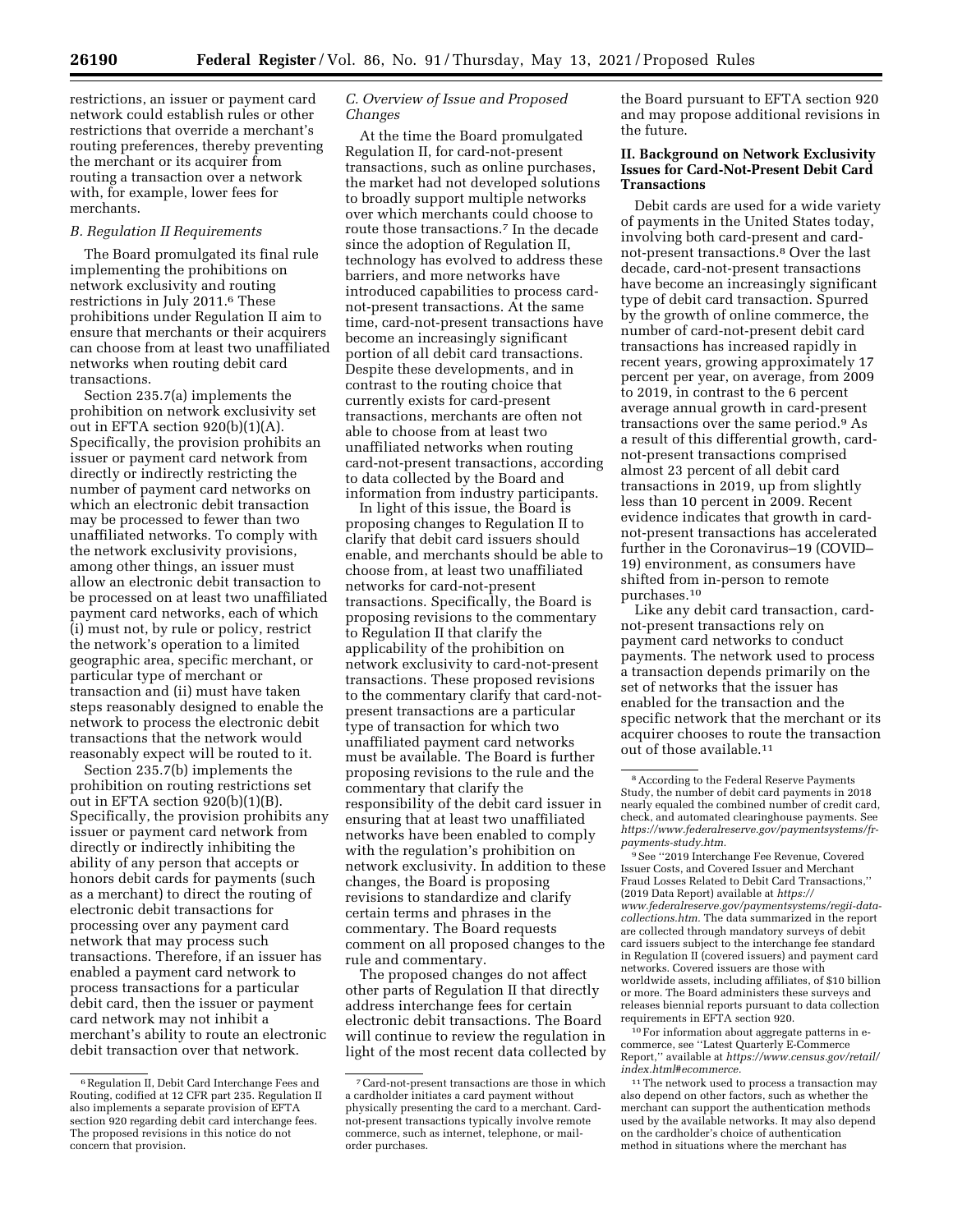Two types of payment card networks currently exist to process debit card transactions: Single-message networks and dual-message networks.12 Singlemessage networks, which developed from automated teller machine (ATM) networks, typically authorize and clear a transaction through a single message and have traditionally processed transactions authenticated using a cardholder's personal identification number (PIN).13 Dual-message networks, which developed from credit card systems, typically authorize and clear a transaction through two separate messages and have traditionally processed signature-authenticated transactions.14

Over time, technological developments, spurred by competition among networks to improve their capabilities and increase their transaction volumes, have allowed both single-message and dual-message networks to evolve beyond their traditional methods of authentication. Today, transactions over dual-message networks may no longer require signature authentication or may use PIN authentication. Similarly, transactions over single-message networks may no longer require PIN authentication. In addition, some networks have developed capabilities that depart from their primary messaging approach.15

There are various combinations of dual-message and single-message networks that a debit card issuer could choose to enable on its debit cards. However, the market has evolved such that, for card-present transactions, the vast majority of issuers choose to enable one dual-message network and one or more single-message networks on their cards. As a result, when a consumer and merchant interact in person, the typical debit card arrangement provides the merchant with multiple network

13Because of their historical reliance on PIN authentication, single-message debit card networks were traditionally known as "PIN debit networks."

<sup>14</sup> Because of their historical reliance on signature authentication, dual-message debit card networks were traditionally known as ''signature debit networks.''

15For example, some traditionally dual-message networks can now process certain payments using a single message. Similarly, some traditionally single-message networks can use two messages to authorize and clear some transactions.

options to route a transaction. For example, when a consumer performs an in-person debit card transaction at a grocery store, the grocer has a dualmessage network and at least one singlemessage network as options to process the transaction. Such arrangements generally comply with Regulation II's prohibition on network exclusivity as long as at least two of those networks are unaffiliated. In that case, the grocer has at least two unaffiliated networks competing to attract its debit card transactions. Regulation II's prohibition on routing restrictions further ensures that the grocer (or its acquirer) is able to choose among the available networks.

At the time Regulation II was adopted, for card-not-present transactions, the market had not developed solutions to broadly support multiple networks for each transaction. While dual-message networks had long been able to conduct card-not-present transactions, singlemessage networks had limited ability to process such transactions at that time. In particular, as discussed previously, single-message networks primarily processed PIN-authenticated transactions, but methods of PIN authentication for card-not-present transactions, such as PIN entry in an online setting, were not wellestablished. Because of this difficulty, along with the industry practice of enabling only one dual-message network on each debit card, card-notpresent transactions could often only be processed on that one dual-message network at the time Regulation II was promulgated. The Board explained, however, that it expected the market to develop solutions to facilitate the use of single-message networks for card-notpresent transactions in the years following the adoption of Regulation II.16

As the Board anticipated, in the decade since Regulation II was adopted, various innovations have emerged, and most single-message networks are now capable of processing card-not-present transactions.17 Data on network activity

<sup>17</sup> For example, as noted previously, many singlemessage networks no longer require PIN entry for some transactions, including card-not-present transactions and low-value card-present transactions. Industry participants sometimes refer to such transactions as ''PINless PIN'' transactions. Technologies have also been developed to support PIN entry in different transaction environments, such as online purchases. However, the industry

collected by the Board confirm that nearly all single-message debit card networks conducted card-not-present transactions in 2019. In contrast, fewer than half of single-message networks reported such activity when Regulation II was adopted in 2011.

Despite the widespread adoption of these innovations, the volume of cardnot-present transactions processed over single-message networks remains low. In particular, data collected by the Board indicate that single-message networks processed only 6 percent of all card-not-present debit card transactions in 2019. The single-message networks' low aggregate share of card-not-present transactions contrasts sharply with their share of card-present transactions, which exceeded 40 percent in 2019.18

Additional data collected by the Board and information from industry participants indicate that the low prevalence of card-not-present transactions over single-message networks may have occurred because issuers have not consistently enabled single-message networks for card-notpresent transactions. According to responses to the Board's survey of covered debit card issuers, issuers that accounted for approximately 50 percent of all debit card transactions and approximately 50 percent of all cardnot-present debit card transactions did not conduct any card-not-present transactions over single-message networks in 2019.19 Information from industry participants, including individual merchants, merchant trade associations, and representatives of single-message networks, corroborates that some issuers do not make singlemessage networks available to process card-not-present transactions on any of their cards, while some other issuers make single-message networks available to process card-not-present transactions only on a subset of their cards.

A failure by an issuer to enable at least one single-message network for card-not-present transactions, combined with the common industry approach of only enabling one dual-message network on each card, results in only one network—the dual-message network—being available to process card-not-present transactions. In this situation, merchants do not have routing choice for such transactions. The Board views these practices by issuers with respect to card-not-present transactions as inconsistent with Regulation II because they restrict the number of

configured its card terminal to enable cardholder choice.

<sup>12</sup>Examples of dual-message and single-message networks can be found at *[https://](https://www.federalreserve.gov/paymentsystems/regii-average-interchange-fee.htm) [www.federalreserve.gov/paymentsystems/regii-](https://www.federalreserve.gov/paymentsystems/regii-average-interchange-fee.htm)*

*[average-interchange-fee.htm.](https://www.federalreserve.gov/paymentsystems/regii-average-interchange-fee.htm)* The ''message'' in a card payment involves various information related to the payment, such as the amount, the account information of the consumer and the merchant, the identities of their respective depository institutions, and the transaction environment (that is, cardpresent or card-not-present).

<sup>16</sup> ''Debit Card Interchange Fees and Routing; Final Rule,'' 76 FR 43393, 43448 (Jul. 20, 2011). Specifically, the Board expressed the view that, by requiring two unaffiliated payment card networks for each debit card transaction and removing limitations on merchant routing choice, Regulation II would promote innovation to facilitate the use of single-message networks in additional retail environments, including for online purchases.

has not widely adopted those technologies for PIN entry.

<sup>18</sup>See 2019 Data Report.

<sup>19</sup>See 2019 Data Report.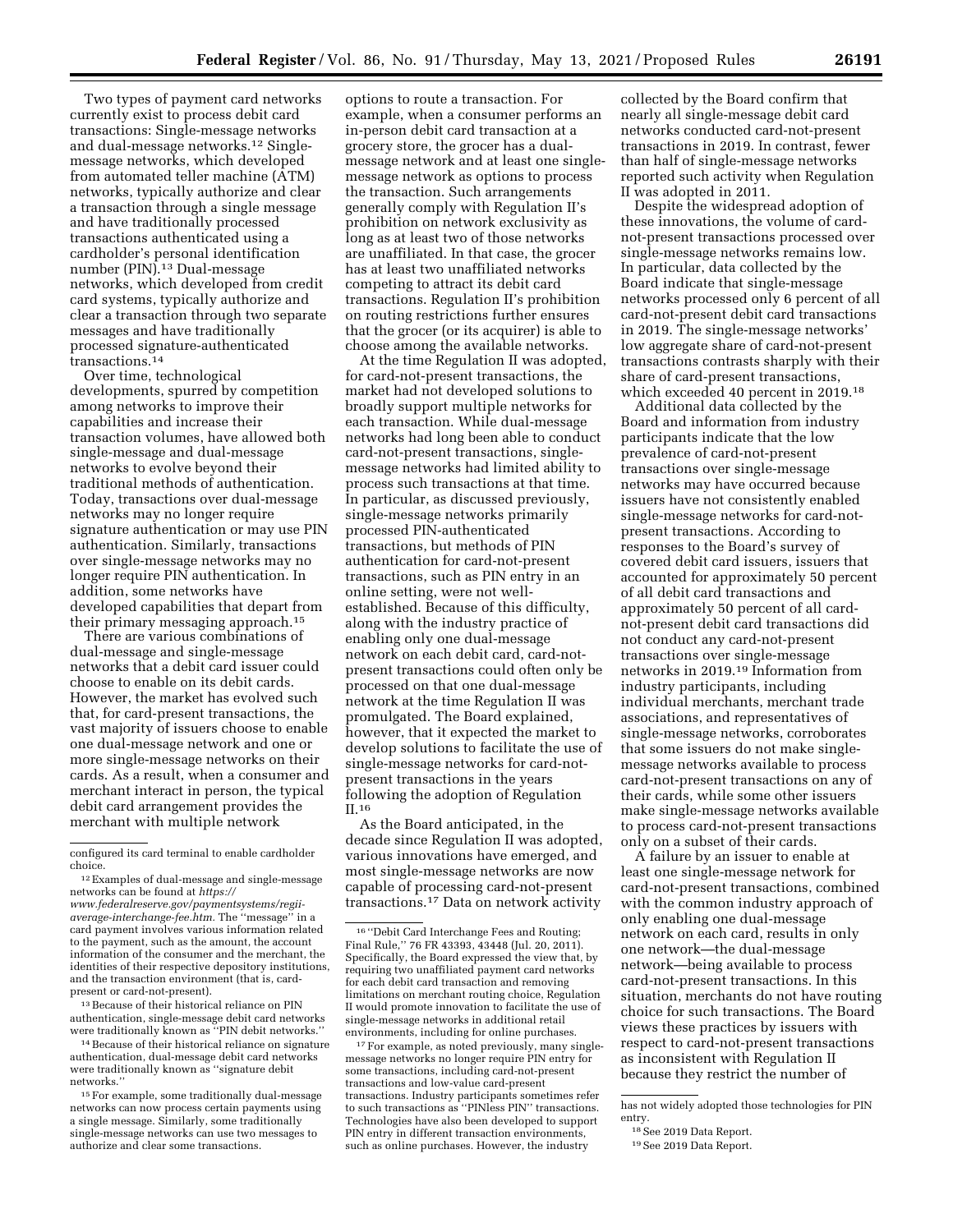payment card networks on which cardnot-present transactions can be processed to fewer than two unaffiliated networks.

#### **III. Section-by-Section Analysis**

In light of the issues described in the previous section, the Board is proposing revisions to the commentary to Regulation II to clarify the applicability of the regulation's prohibition on network exclusivity to card-not-present transactions. The Board is specifically proposing to clarify that card-notpresent transactions are a particular type of transaction for which issuers must ensure at least two unaffiliated payment card networks have been enabled. The Board is further proposing revisions to the rule and commentary to emphasize the important role of the issuer in ensuring that at least two unaffiliated payment card networks have been enabled for each debit card transaction. The Board is also proposing revisions to the commentary to standardize and clarify the use of certain terminology and clarify the requirements that Regulation II imposes on debit card issuers.

# *A. Section 235.7 Limitations on Payment Card Restrictions*

The Board is proposing to amend § 235.7 of the regulation to emphasize the issuer's role in configuring its debit cards to ensure that at least two unaffiliated networks have been enabled to comply with the regulation's prohibition on network exclusivity. Section 235.7(a)(2) currently states that an issuer satisfies the prohibition on network exclusivity under § 235.7(a)(1) ''only if the issuer allows an electronic debit transaction to be processed on at least two unaffiliated networks, each of which does not, by rule or policy, restrict the operation of the network to a limited geographic area, specific merchant, or particular type of merchant or transaction, and each of which has taken steps reasonably designed to enable the network to process the electronic debit transactions that the network would reasonably expect will be routed to it, based on expected transaction volume.'' The Board is proposing amendments to this section to reflect the role of the issuer in ensuring that the enumerated capabilities of networks are, in fact, enabled.

Specifically, § 235.7(a)(2), with the proposed amendments, would provide that an issuer satisfies the requirements of § 235.7(a)(1) only if, for every particular type of transaction (as well as every geographic area, specific merchant, and particular type of merchant) for which the issuer's debit

card can be used to process an electronic debit transaction, the *issuer has enabled* at least two unaffiliated payment card networks to process the transaction. The Board does not intend these amendments as a substantive change to the section but rather as a clarification of the existing language.

# *B. Appendix A to Part 235—Official Board Commentary on Regulation II*

The Board is proposing several clarifying revisions to the commentary on § 235.7. The proposed changes throughout this commentary include revisions to standardize and clarify the use of certain terminology. For example, the term ''enabled'' would be revised to ''enabled by the issuer,'' to explicitly recognize the role an issuer plays in configuring its debit cards and enabling a payment card network on a debit card, as described above. The revised terminology reflects the fact that the issuer is the entity that configures a debit card such that electronic debit transactions initiated with that card can be processed over a particular payment card network. New standardized terms would include ''payment card network'' (which would replace the shorthand ''network'' or ''card network'') and ''method of cardholder authentication'' (which would replace variations of ''authentication'' or ''authorization'').

# Comment 235.7(a)–1 Scope of Restriction

The Board proposes additional revisions to comment 235.7(a)–1. This comment currently clarifies the scope of the prohibition of network exclusivity under § 235.7(a), including a clarification that § 235.7(a) does not require an issuer to have two or more unaffiliated networks available for each method of cardholder authentication. The Board proposes to update the examples of cardholder authentication methods listed in the commentary to better align with current industry practices. The proposed revisions add biometrics to the list of cardholder authentication methods in the commentary, which currently only includes signature and PIN authentication. The Board further proposes adding ''or any other method of cardholder authentication that may be developed in the future'' to capture cardholder authentication methods that do not yet exist and that would still be captured by Regulation II if they were to be developed. The proposed revisions also recognize instances where no method of cardholder authentication is used.

Comment 235.7(a)–2 Permitted Networks

The Board also proposes revising comment 235.7(a)–2. Comment 235.7(a)–2 currently clarifies the types of network arrangements that may be used to help satisfy the requirement in § 235.7(a) that an issuer enable two unaffiliated networks. The proposed revisions add titles to each subparagraph and make streamlining edits for ease of reference.

The proposed revisions also clarify that, for purposes of § 235.7, card-notpresent debit card transactions are a ''particular type of transaction'' for which at least two unaffiliated payment card networks must be available. The Board believes this clarification is necessary in light of developments in recent years among single-message networks that have introduced capabilities to allow them to process card-not-present transactions; yet, as noted previously, information gathered by the Board suggests that certain issuers continue to enable only one dual-message payment card network for such transactions.

Finally, the Board is proposing to add a new comment 235.7(a)–2(iii) to provide clear examples of how an issuer could comply with the rule by enabling various combinations of networks so that two unaffiliated payment card networks that can each process both card-present and card-not-present transactions are available. The Board is proposing additional revisions to comment 235.7(a)–2 to further clarify the variety of scenarios in which an issuer could enable two unaffiliated payment card networks as examples of permitted arrangements under § 235.7.

Comment 235.7(a)–7 Application of Rule Regardless of Form Factor

The Board proposes revising comment 235.7(a)–7. Comment 235.7(a)–7 currently clarifies that the network exclusivity provisions in § 235.7 apply regardless of ''form factor.'' Specifically, the commentary currently provides that the prohibition on network exclusivity applies regardless of whether the debit card is issued in plastic card form and also applies to any supplemental device that is issued in connection with a plastic card, even if that plastic card fully complies with the rule. The proposed revisions replace the term ''form factor'' with ''means of access'' to better align with current industry terminology. The revisions would also add, as an example of means of access, ''information stored inside an e-wallet on a mobile phone or other device,'' to capture recent technological developments. The Board further proposes adding ''or another means of access that may be developed in the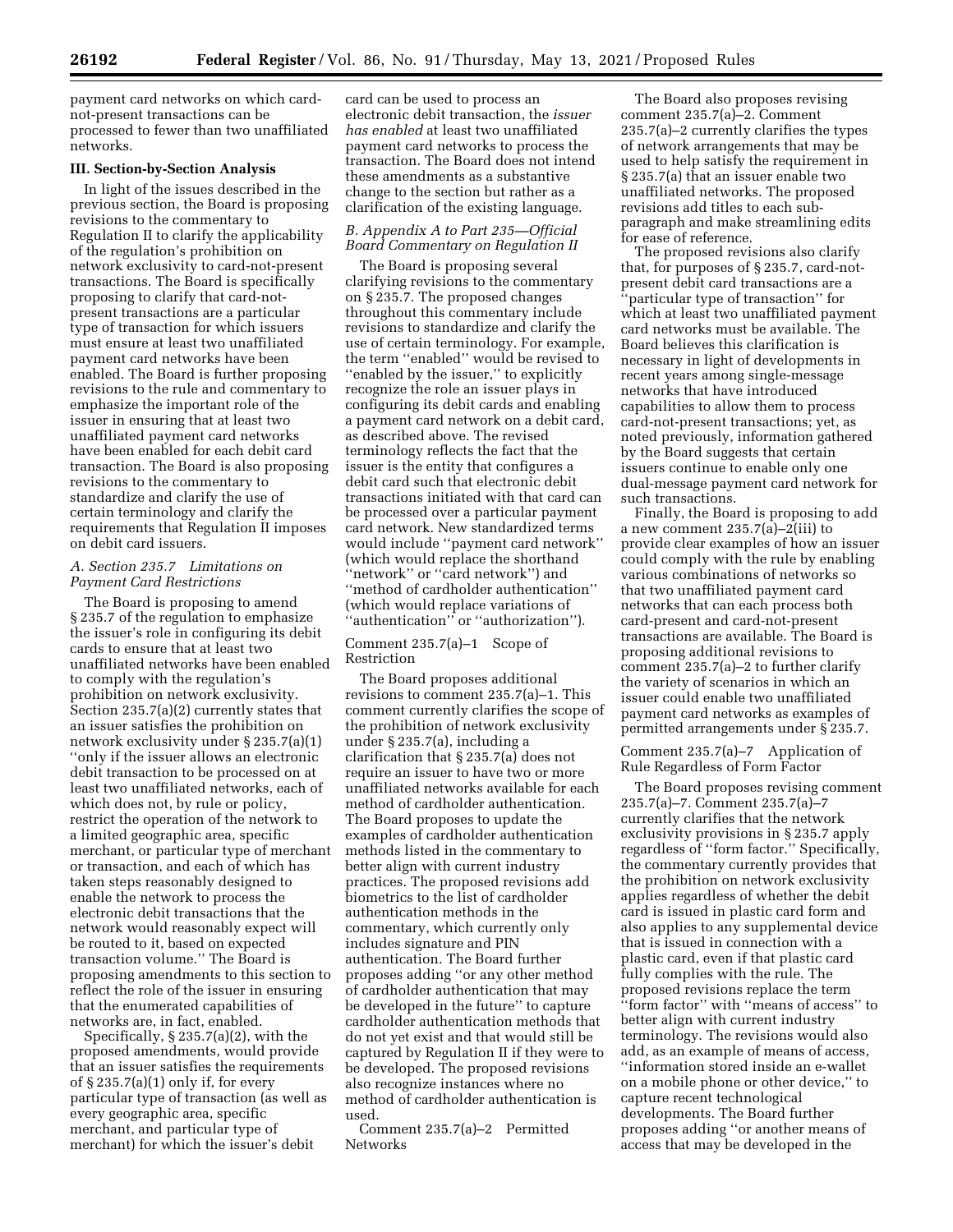future'' to capture means of access that do not yet exist and that would still be captured by Regulation II if they were to be developed. The proposed revisions further clarify that, for any means of access that carries the debit card information, there must be at least two unaffiliated payment card networks enabled by the issuer, as required by the network exclusivity provisions in § 235.7(a). For example, if the issuer provides the cardholder with a fob in addition to a plastic card, the fob must allow transactions to be processed over at least two unaffiliated payment card networks.

# **IV. Regulatory Analysis**

# *A. EFTA 904(a)*

Section 904(a)(2) of the EFTA requires the Board, in prescribing regulations to carry out the purposes of EFTA section 920, to prepare an analysis of economic impact which considers the costs and benefits to financial institutions, consumers, and other users of electronic fund transfers. The analysis must address the extent to which additional paperwork would be required, the effect upon competition in the provision of electronic fund transfer services among large and small financial institutions, and the availability of such services to different classes of consumers, particularly low income consumers.

The proposed amendments clarify Regulation II's existing requirements by emphasizing the role of the issuer in ensuring that at least two unaffiliated networks have been enabled in compliance with the regulation's network exclusivity provisions, and by clarifying that those provisions apply to card-not-present transactions. Therefore, the proposed amendments do not impose additional paperwork requirements related to reporting to the Board. With respect to the competitive effects of the proposed amendments, the proposed amendments clarify that at least two networks must be enabled for card-not-present transactions, allowing merchants or their acquirer to choose among multiple competing networks to process the transaction. Because the proposed amendments apply to all issuers regardless of their size, they are unlikely to have an effect upon competition among large and small financial institutions in the provision of electronic fund transfer services. With respect to the availability of services to different classes of consumers, particularly low-income consumers, consumers are typically unaware of the networks used to process many debit card transactions today, including cardnot-present transactions where at least

two unaffiliated networks are already available. Nevertheless, the effect of the proposed rule on the availability of services to consumers will likely depend on various factors, including each consumer's payment and purchase behavior, as well as market responses to the increased availability of multiple networks for card-not-present transactions. Ultimately, the costs and benefits of the proposed revisions are uncertain and will depend on the adjustments that different parties may make and the market response to the proposed rule.

In addition, EFTA section 904(a)(3) provides that in prescribing regulations to carry out the purposes of EFTA section 920, to the extent practicable, the Board shall demonstrate that the consumer protections of the proposed regulations outweigh the compliance costs imposed upon consumers and financial institutions. The proposed rule does not relate to consumer protections, and therefore the Board cannot, at this time, determine whether the benefits to consumers exceed the possible costs to financial institutions. Additionally, the overall effects of the proposed rule on financial institutions and on consumers are dependent on a variety of factors, and the Board cannot predict the market response to the proposed rule.

The Board welcomes comment on the impact of the proposed amendments on the various participants in the debit card market and on consumers, as well as on all aspects of the analysis under EFTA section 904(a).

#### *B. Paperwork Reduction Act*

In accordance with the Paperwork Reduction Act (PRA) of 1995 (44 U.S.C. 3506; 5 CFR part 1320, Appendix A.1), the Board may not conduct or sponsor, and a respondent is not required to respond to, an information collection unless it displays a valid Office of Management and Budget (OMB) control number. The Board reviewed the proposed rule under the authority delegated to the Board by the OMB and determined that it contains no collections of information under the PRA.20 Accordingly, there is no paperwork burden associated with the proposed rule.

#### *C. Regulatory Flexibility Act*

In accordance with section 4 of the Regulatory Flexibility Act (RFA), 5 U.S.C. 601 *et seq.,* the Board is publishing an initial regulatory flexibility analysis for the proposed rule. The RFA generally requires an agency to assess the impact a rule is

expected to have on small entities. The RFA requires an agency either to provide a regulatory flexibility analysis or to certify that the proposed rule will not have a significant economic impact on a substantial number of small entities.

Two of the requirements of an initial regulatory flexibility analysis 21—a description of the reasons the action is being considered and a statement of the objectives of, and legal basis for, the proposed rule—are contained in the information above. Although EFTA section 920 exempts all issuers that, together with affiliates, have assets of less than \$10 billion from the limitations on interchange transaction fees, the prohibition on network exclusivity and the prohibition on routing restrictions apply to all issuers, including small issuers. There are no reporting provisions or relevant federal rules that duplicate, overlap, or conflict with the proposed rule, and the Board is not aware of any significant alternatives to the final rule that would reduce the economic impact on Boardregulated small entities.

As discussed above in this **SUPPLEMENTARY INFORMATION** section, the Board is proposing to amend a particular section of the Regulation II, as well as revise portions of the commentary to the regulation, to emphasize the role of the issuer in ensuring that at least two unaffiliated networks have been enabled in compliance with the regulation's network exclusivity provisions and to clarify that the requirement that each debit card transaction must be able to be processed on at least two unaffiliated payment card networks applies to cardnot-present transactions. The proposed amendments would clarify existing requirements that already apply to any person that chooses to authorize the use of a debit card to perform an electronic debit transaction, regardless of that issuer's size. The Board does not intend these amendments to be an expansion of coverage to any additional small entities that were not already subject to the rule.

Another requirement for the initial regulatory flexibility analysis is a description of, and where feasible, an estimate of, the number of small entities to which the proposed rule will apply. Under regulations issued by the Small Business Administration, a small entity includes a depository institution, bank holding company, savings and loan holding company, and credit card issuer with total assets of \$600 million or less and trust companies with total annual

<sup>20</sup>See 44 U.S.C. 3502(3). 21 5 U.S.C. 603(b).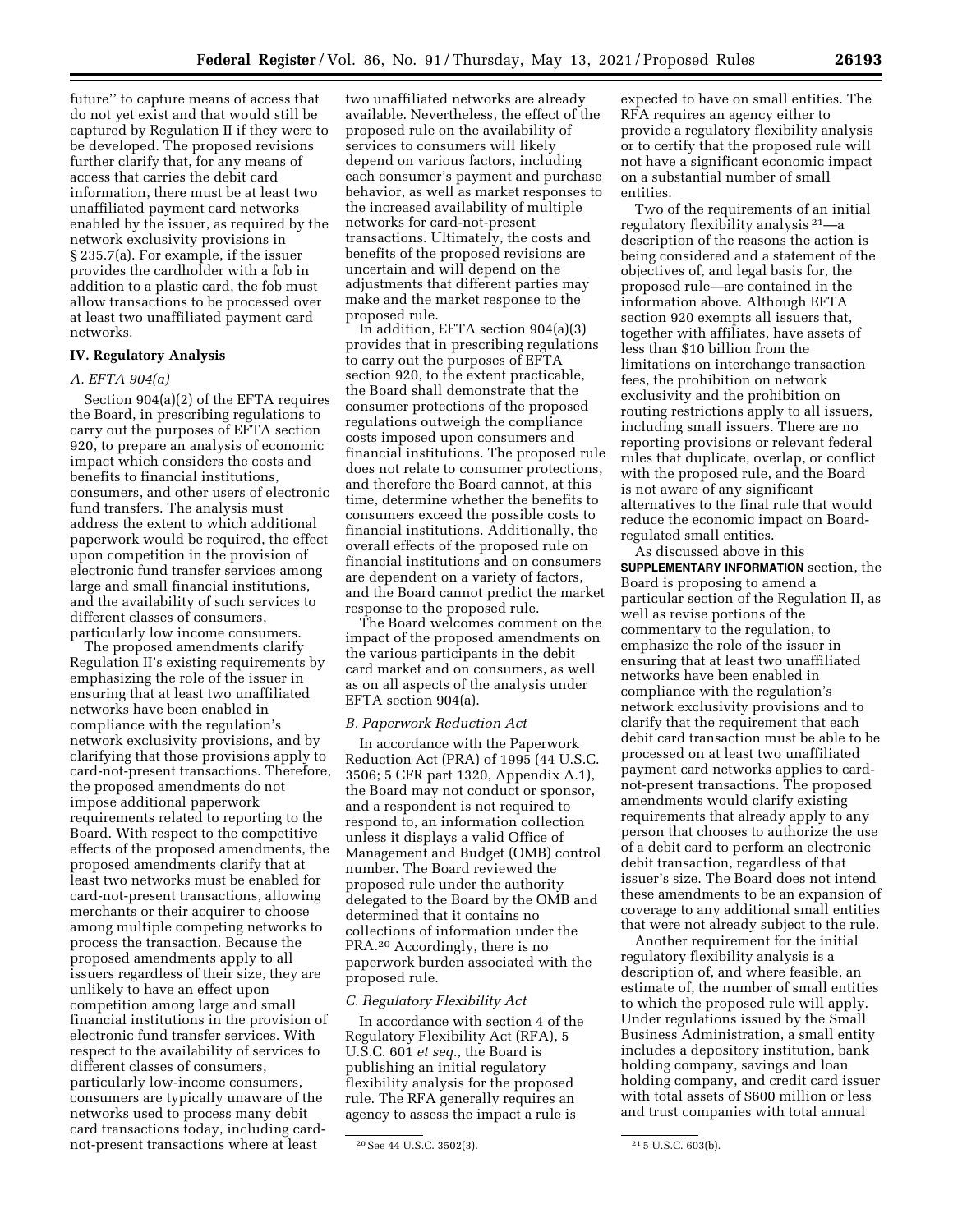receipts of \$41.5 million or less.22 According to Call Reports and other Board reports, there were approximately 472 state member banks, 2,925 bank holding companies, 132 savings and loan holding companies, and 16 Edge and agreement corporations that are small entities.23

As discussed in preceding sections, the proposed amendments are intended to clarify the regulation's existing prohibition on network exclusivity, and the Board does not intend these proposed amendments to be an expansion of coverage to any additional small entities that were not already subject to the rule. For these reasons, the Board believes that this proposed rule will not have a significant economic impact on a substantial number of small entities. The Board welcomes comment on all aspects of its analysis. In particular, the Board requests that commenters describe the nature of any impact on small entities and provide empirical data to illustrate and support the extent of the impact.

*D. Solicitation of Comments of Use of Plain Language* 

Section 722 of the Gramm-Leach-Bliley Act (Pub. L. 106–102, 113 Stat. 1338, 1471, 12 U.S.C. 4809) requires the federal banking agencies to use plain language in all proposed and final rules published after January 1, 2000. The Board has sought to present the proposed rule in a simple and straightforward manner and invites comment on the use of plain language and whether any part of the proposed rule could be more clearly stated.

#### **List of Subjects in 12 CFR Part 235**

Banks, banking, Debit card routing, Electronic debit transactions, Interchange transaction fees.

#### **Authority and Issuance**

For the reasons set forth in the preamble, the Board is proposing to amend Regulation II, 12 CFR part 235, as follows:

# **PART 235—DEBIT CARD INTERCHANGE FEES AND ROUTING (REGULATION II)**

■ 1. The authority citation for part 235 continues to read as follows:

**Authority:** 15 U.S.C. 1693o–2.

■ 2. Section 235.7 is amended by revising paragraph (a)(2) to read as follows:

#### **§ 235.7 Limitations on payment card restrictions.**

# $(a) * * * *$

(2) *Permitted arrangements.* An issuer satisfies the requirements of paragraph (a)(1) of this section only if, for every geographic area, specific merchant, particular type of merchant, and particular type of transaction for which the issuer's debit card can be used to process an electronic debit transaction, such issuer enables at least two unaffiliated payment card networks to process an electronic debit transaction, and where each of these networks has taken steps reasonably designed to be able to process the electronic debit transactions that it would reasonably expect will be routed to it, based on expected transaction volume. \* \* \* \* \*

■ 3. Amend Appendix A to Part 235— Official Board Commentary on

Regulation II by:  $\blacksquare$  a. Revising paragraph 7(a); ■ b. Revising paragraphs 7(b)1., (b)(2),

and (b)(5). The revisions read as follows:

# **Appendix A to Part 235—Official Board Commentary on Regulation II**

**Section 235.7 Limitations on Payment Card Restrictions** 

\* \* \* \* \*

\* \* \* \* \*

#### **7(a) Prohibition on Network Exclusivity**

1. *Scope of restriction.* Section 235.7(a) requires an issuer to configure each of its debit cards so that each electronic debit transaction initiated with such card can be processed on at least two unaffiliated payment card networks. In particular, section 235.7(a) requires this condition to be satisfied for every geographic area, specific merchant, particular type of merchant, and particular type of transaction for which the issuer's debit card can be used to process an electronic debit transaction. As long as the condition is satisfied for each such case, § 235.7(a) does not require the condition to be satisfied for each method of cardholder authentication (*e.g.,* signature, PIN, biometrics, any other method of cardholder authentication that may be developed in the future, or the lack of a method of cardholder authentication). For example, it is sufficient for an issuer to issue a debit card that can process signature-authenticated transactions only over one payment card network and PIN-authenticated transactions only over another payment card network, as long as the two payment card networks are not affiliated and each network can be used to process electronic debit transactions for every geographic area, specific merchant, particular type of merchant, and particular type of transaction for which the issuer's debit card

can be used to process an electronic debit transaction.

2. *Permitted networks.* 

i. *Network volume capabilities.* A payment card network could be used to satisfy the requirement that an issuer enable two unaffiliated payment card networks for each electronic debit transaction if the network was either (a) capable of processing the volume of electronic debit transactions that it would reasonably expect to be routed to it or (b) willing to expand its capabilities to meet such expected transaction volume. If, however, the network's policy or practice is to limit such expansion, it would not qualify as one of the two unaffiliated payment card networks.

ii. *Reasonable volume expectations.* One of the steps a payment card network can take to form a reasonable expectation of its transaction volume is to consider factors such as the number of cards expected to be issued that are enabled by an issuer on the network and expected card usage patterns.

iii. *Examples of permitted arrangements.*  For every geographic area (*e.g.,* New York State), specific merchant (*e.g.,* a specific fast food restaurant chain), particular type of merchant (*e.g.,* fast food restaurants), and particular type of transaction (*e.g.,* card-notpresent transaction) for which the issuer's debit card can be used to process an electronic debit transaction, an issuer must enable at least two unaffiliated payment card networks, but those payment card networks do not necessarily have to be the same two payment card networks for every transaction.

A. *Geographic area:* An issuer complies with the rule only if, for every geographic area in which the issuer's debit card can be used to process an electronic debit transaction, the issuer enables at least two unaffiliated payment card networks. For example, an issuer could comply with the rule by enabling two unaffiliated payment card networks that can each process transactions in all 50 U.S. states. Alternatively, the issuer could comply with the rule by enabling three unaffiliated payment card networks, A, B, and C, where network A can process transactions in all 50 U.S. states, network B can process transactions in the 48 contiguous United States, and network C can process transactions in Alaska and Hawaii.

B. *Particular type of transaction:* An issuer complies with the rule only if, for every particular type of transaction for which the issuer's debit card can be used to process an electronic debit transaction, the issuer enables at least two unaffiliated payment card networks. For example, an issuer could comply with the rule by enabling two unaffiliated payment card networks that can each process both card-present and card-notpresent transactions. Alternatively, the issuer could comply with the rule by enabling three unaffiliated payment card networks, A, B, and C, where network A can process both card-present and card-not-present transactions, network B can process cardpresent transactions, and network C can process card-not-present transactions.

3. *Examples of prohibited network restrictions on an issuer's ability to contract with other payment card networks.* The

<sup>22</sup>*See* 13 CFR 121.201; 84 FR 34261 (July 18, 2019).

<sup>23</sup>State member bank data are derived from March 31, 2020 Call Reports. Data for bank holding companies and savings and loan holding companies are derived from the June 30, 2020, FR Y–9C and FR Y–9SP. Data for Edge and agreement corporations are derived from the December 31, 2019 and March 31, 2020, FR–2086b.